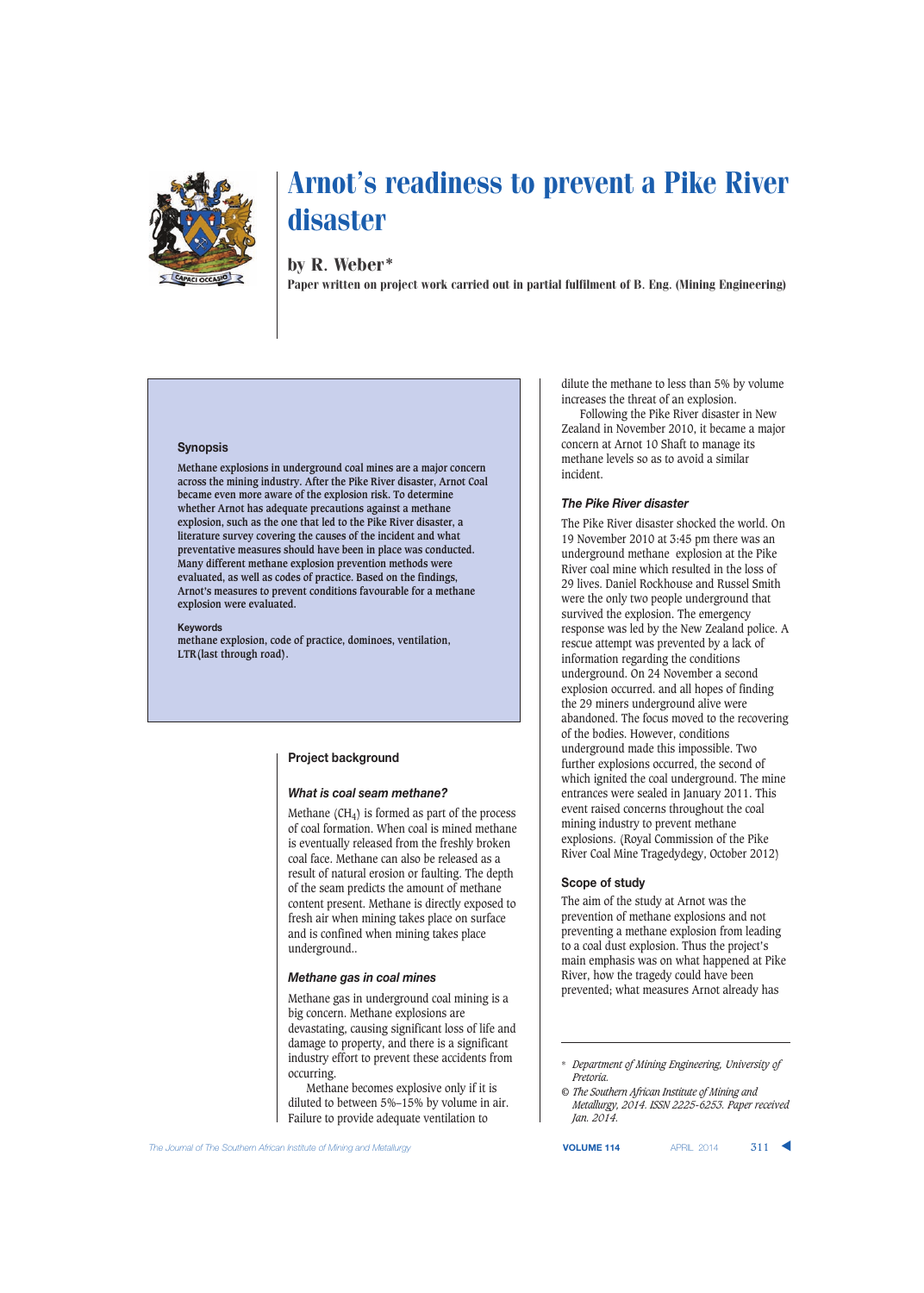| Table I                                                                              |      |  |
|--------------------------------------------------------------------------------------|------|--|
| Depth vs. methane content (Van der Merwe, 2013)                                      |      |  |
| Mean methane content<br>Depth interval<br>(metres)<br>(cubic metres per ton of coal) |      |  |
| 100                                                                                  | 0.02 |  |
| 500                                                                                  | 0.99 |  |
| 1000                                                                                 | 3.73 |  |
| 1500                                                                                 | 4.89 |  |
| 2000                                                                                 | 7.09 |  |

in place, and what further measures it needs to take in order to prevent a similar disaster. There was no emphasis on actions to be taken in the event of a methane explosion, only on prevention. The project also did not consider rescue procedures or assistance to the bereaved families.

#### **Methodology**

A survey was conducted and a hierarchy of information on methane explosions built up by using methods such as consulting with experts in the field and contacting other mines that had suffered methane explosions. From the hierarchy the most relevant information was selected. Underground visits were conducted during December 2012 and June 2013. The visits were scheduled so as to ensure that enough time was spend at each installation to ensure the effectiveness of Arnot's methane management and explosion preventative measures. Following the evaluation, conclusions were drawn and the necessary measures put into place to make Arnot 'Pike -River ready'.

#### **Results and analysis**

#### *Ventilation requirements*

- ➤ *COP requirement*—Barrier pillars should be spaced 15 m apart.
- ➤ *Actual*—From Figure 1 it can be seen that the barrier pillar spacing separating panels averages 23.35 m, thus complying with the COP
- ➤ *COP requirement*—Each section should have its own ventilation district with a separate set of ventilation controls
- ➤ *Actual*—It can be seen from Figure 2 that Section 4 and Section 12 have separate ventilation districts, which means each section has separate intakes as well as return airways. The air flows are kept separate by making use of walls and air crossings, thus complying with the COP
- ➤ *COP requirement*—Under normal conditions 0.25 m3/s of fresh air should be supplied in the last through-road, and 0.3 m3/s under high-risk conditions
- ➤ *Actual*—Taking the average bord height and width as 3 m and 6.5 m respectively, the following air flows were calculated:

Normal conditions = 7 faces  $*$  3 m  $*$  6.5 m $*$  0.25 m $\frac{3}{s}$  $= 43.2$  m $\frac{3}{s}$ 

High- risk conditions = 7 faces \* 3 m \* 6.5 m \* 0.3 m3/s = 41 m3/s

From Figure 3 it can be seen that that sections 4 and 12 comply with the COP. The air flow in Section 3 was measured as 46.9 m3/s, thus also complying with the COP.

 $\blacktriangleright$  312

*Abandoned panel ventilation*

- ➤ *COP requirement*—Abandoned panels should be sealed off or ventilated until they are sealed off. Where they are still ventilated, the air flow velocity in the LTR should be greater than 0.5 m/s
- ➤ *Actual*—From Figure 4 it can be seen that panel N31 is abandoned and thus sealed off as required by the COP. Figure 5 shows an abandoned panel that is still being ventilated prior to sealing off. The air flow velocity is 1.1 m/s, thus complying with COP.



**Figure 1—Mining layout showing barrier pillars**



**Figure 2—Air-crossing separating ventilation districts**



**Figure 3—Section 4 and Section 12 layout and air flow rates**

312 APRIL 2014 **VOLUME 114** *The Journal of The Southern African Institute of Mining and Metallurgy*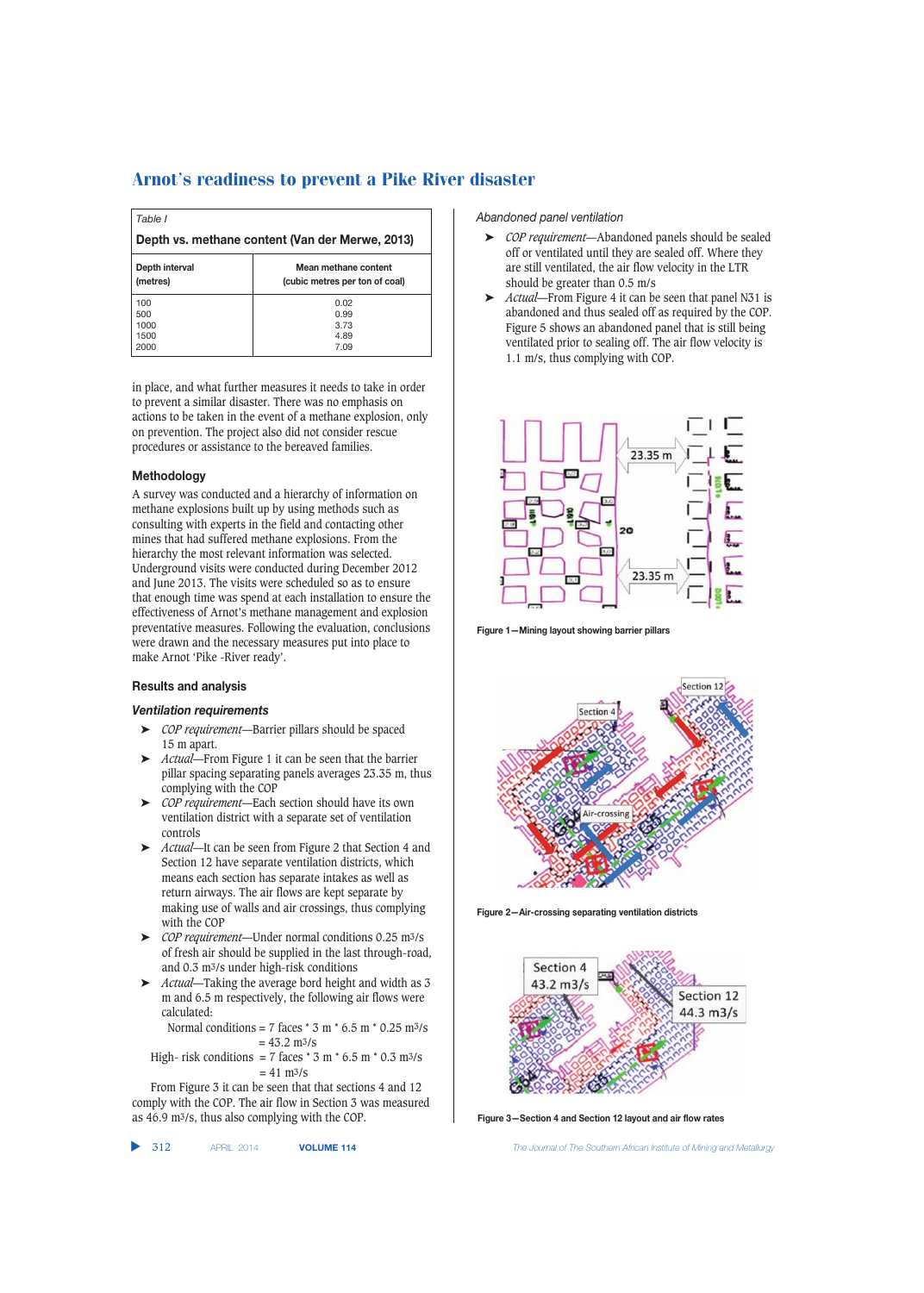

**Figure 4—Example of sealed and unsealed abandoned panels**



**Figure 5—Air velocity in last through-road of abandoned panel**

#### *Intakes and returns roads minimum velocities*

Table II and Table III show the average intake and return velocities for each section. All of the readings can be seen to comply with the COP requirement of 0.5 m/s.

### *Schedule of checks*

Table IV shows the inspection intervals prescribed by the COP, together with the actual inspection intervals noted during underground visits. It must be noted that the inspection intervals are those prescribed under normal conditions, although there could be exceptions.

#### *Analysis of results*

#### *'Swiss cheese' model of causation*

Each layer in a 'Swiss cheese model' (Figure 6) represents a defensive system labelled by type (at the top). The holes in each layer represent gaps in the defensive system. These gaps can be created by active failures, human error, violations etc. Once these gaps line up there is no defence and an accident such as the Pike River disaster is likely to occur.

For example, if the ventilation at Pike River had been adequate and if there had been no ignition sources, then the accident would not have occurred. However, both the ventilation and the spark prevention measures were inadequate. The more defensive systems in place, the better the chances that not all of the holes in the model will line up (the probability of an incident decreases).

It is thus of great importance to have as many defensive systems as possible. If the critical systems fail, the secondary or ancillary systems must kick.

#### *Dominoes at Pike vs. Arnot mandatory Code of Practice*

From Table V it can be seen that 24 dominoes were identified that led to the Pike River disaster. Visual inspections, calculations, and interviews with employees indicated that Arnot is able to prevent all 24 of these dominoes.

### **Conclusion**

Failure to control the methane levels resulted in led to the inevitable explosion at Pike River during 19 November 2010, which resulted in the unnecessary loss of 29 lives. By

| Table II          |                              |                                   |                               |  |
|-------------------|------------------------------|-----------------------------------|-------------------------------|--|
| Intake velocities |                              |                                   |                               |  |
| <b>Section</b>    | COP intake requirement (m/s) | Section minimum measurement (m/s) | Average intake velocity (m/s) |  |
|                   | 0.5<br>0.5                   |                                   | 1.3<br>1.2                    |  |
| 12                | 0.5                          |                                   | 1.1                           |  |

| Table III                |                              |                                   |                               |  |
|--------------------------|------------------------------|-----------------------------------|-------------------------------|--|
| <b>Return velocities</b> |                              |                                   |                               |  |
| <b>Section</b>           | COP return requirement (m/s) | Section minimum measurement (m/s) | Average return velocity (m/s) |  |
| 12                       | 0.5<br>0.5<br>0.5            | 1.2<br>1.3<br>1.3                 | 1.9<br>1.7                    |  |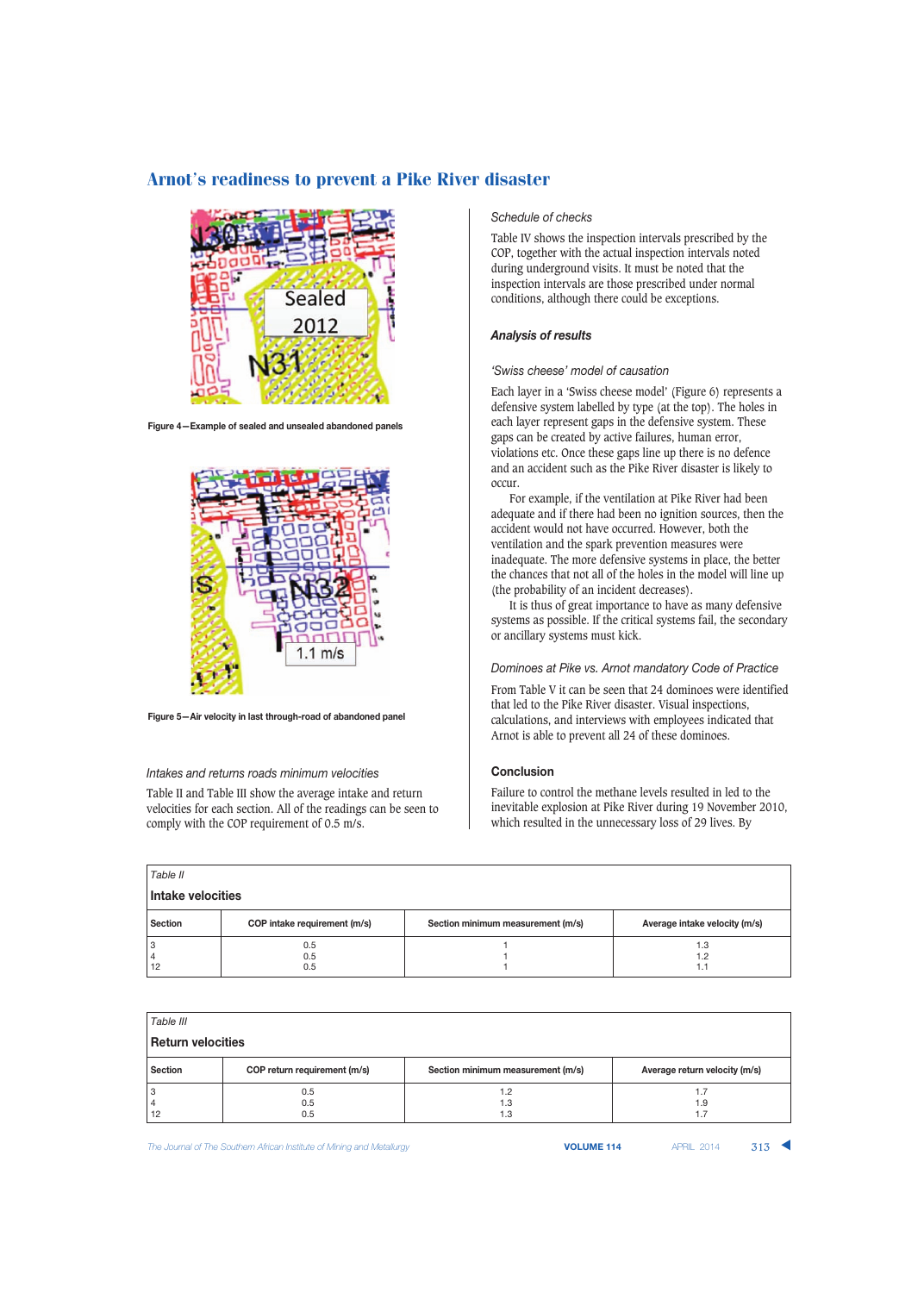| Table IV                                                                   |                                               |                                                                                     |                             |  |
|----------------------------------------------------------------------------|-----------------------------------------------|-------------------------------------------------------------------------------------|-----------------------------|--|
| <b>Inspection intervals</b>                                                |                                               |                                                                                     |                             |  |
| Inspected                                                                  | <b>According to COP</b>                       | Inspections interval measured                                                       | <b>Compliance with COP?</b> |  |
| Main ventilation to section                                                | Start of shift and then every three hours     | Start of shift and then every three<br>hours. Deviations were less than 10 minutes. |                             |  |
| Last through-road velocity                                                 | Start of shift and then every three hours     | Start of shift and then every three<br>hours. Deviations were less than 10 minutes. |                             |  |
| Positive ventilation of faces                                              | Start of shift and then every three hours     | Start of shift and then every three<br>hours. Deviations were less than 10 minutes. |                             |  |
| Scrubber screen and fan on the<br>mechanical miner                         | Start of shift and when changing picks        | Start of shift and every time picks<br>are changed                                  |                             |  |
| Ventilation brattices and section walls<br>installed according to standard | Start of shift                                | Start of shift                                                                      |                             |  |
| Trailing cables                                                            | Start of shift and at least once during shift | Start of shift and mostly once,<br>sometimes twice.                                 | ℐ                           |  |
| Flame proofing                                                             | Start of shift visual inspection              | Start of shift                                                                      | ✓                           |  |
| Operating conditions of spray nozzles                                      | Start of shift and when changing picks        | Start of shift and mostly once,<br>sometimes twice.                                 |                             |  |
| Mechanical miner onboard flammable<br>gas monitor tested                   | Start of shift                                | Start of shift                                                                      | ℐ                           |  |
| Test for flammable gasin each heading<br>up to second-last row of support  | Start of shift and then every three hours     | Start of shift and then every three<br>hours. Deviations were less than 10 minutes  |                             |  |



**Figure 6—Swiss cheese model (Bredel, 2013)**

thoroughly working through the Pike River disaster, 24 main dominoes contributing to the Pike River disaster wincident as were identifiedlisted. It can be seen that ventilation practisces was the main issue involved.

Following up on a review of Arnot's methane control systems, which were obtained and data of which included obtaining from the ventilation readings, conducting visual underground inspections, and exercising to communicate with the interviews with relevant persons at the mine itself, Arnot's practices were compared to those of Pike River. From these comparisons it can be seen that Arnot can prevent all of the twenty four 24 main dominoes that played a role at Pike River.

The fact that Pike River was 150 m deep, compared with only 60 m at Arnot, could also have played a role. The mean

 $\blacktriangleright$  314

methane content measured in cubic metres per ton of coal increases with increasing depth of the mine. The methane emission rate would therefore have been higher at Pike River than at Arnot. (This can be seen from Table I).

#### **Recommendations**

#### *Increase the scoop/line brattice efficiency*

The scoop/line brattice efficiency can be calculated by comparing the quantity of air entering the section (point 1, Figure 7) to the quantity of air leaving the section (point 2). As an example, if the amount of air entering is 1.6 m/s and the amount leaving is 1.6 m/s, the efficiency will amount to 100 per cent.

314 APRIL 2014 **VOLUME 114** *The Journal of The Southern African Institute of Mining and Metallurgy*